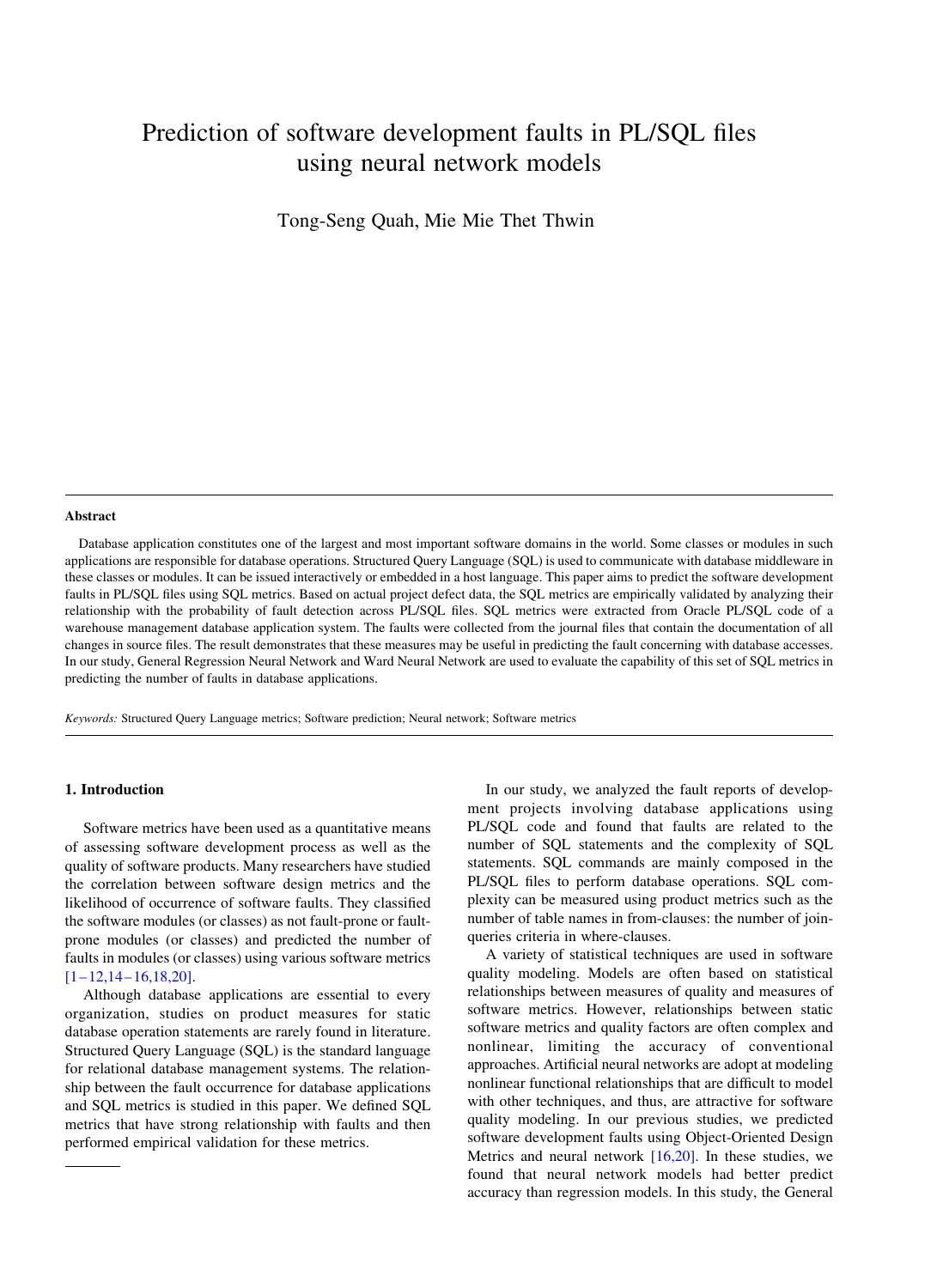Regression Neural Network (GRNN) and Ward Neural Network are used to predict faults in PL/SQL codes using SQL metrics.

# 2. SQL metrics

Database application constitutes one of the largest and most important software domains in the world [\[17\]](#page-4-0). Some classes or modules in those applications are responsible for handling database accesses. We analyzed the fault reports of these classes or modules and found that faults are related to the number of SQL statements, which are invoked from a class or module; and the complexity of SQL statements. For example, retrieving wrong database records. In such cases, developers need to check and modify the corresponding SQL statements to correct the error. To be able to predict the number of such faults for these classes or modules are very important in developing database applications.

The following SQL metrics are defined and used in this study. Metrics having weak relationships with fault occurrences, such as the number of Data Definition Language (DDL) commands and Data Control Language (DCL) commands are omitted in this study.

## 3. Neural network modeling

The first neural network architecture that we have chosen is the Ward Network  $[21]$ . It is a backpropagation network that has three slabs (slab2, slab3 and slab4) in the hidden layer (Fig. 1). Hidden layers in neural network are known as feature detectors. A slab is a group of neurons. Each slab in the hidden layer has a different activation function, this offers three ways of viewing the data. We use linear function for the output slab (slab5). Hyperbolic tangent (tanh) function is used in one slab of hidden layer (slab3) because it is better for continuous valued outputs especially if the linear function is used on the output layer. Gaussian function is used in another slab of the hidden layer (slab2). This function is unique, because unlike the others, it is not an increasing function. It is the classic bell shaped curve, which maps high values into low ones, and maps mid-range values into high ones. Gaussian complement is used in the third slab of the hidden layer (slab4) to bring out meaningful characteristics in the extremes of the data. The learning rate and momentum are set to 0.1 and initial weight is set to 0.3 in this study.

Another neural network architecture that we have chosen is the GRNN. GRNN is based on a one-pass learning algorithm with a highly parallel structure. GRNN is a powerful memory based network that could estimate continuous variables and converge to the underlying regression surface. The strength of GRNN is that it is able to deal with sparse data effectively. Specht [\[19\]](#page-4-0) shown that the algorithm in GRNN is able to provide a smooth



Fig. 1. Ward Neural Network.

transition from one observed value to another, even with sparse data in a multidimensional measurement space. GRNN applications are able to produce continuous valued outputs. For GRNN networks, the number of neurons in the hidden layer is usually the number of patterns in the training set because each pattern in the training set is represented by one neuron. The primary advantage of GRNN is the speed at which the network can be trained. There are no training parameters such as learning rate and momentum in backpropagation network, but there is a smoothing factor that is applied after the network is trained. The smoothing factor allows the GRNN to interpolate between patterns or spectra in the training set. The smoothing factor determines how tightly the network matches its predictions to the data in the training patterns. For GRNN networks, the smoothing factor must be greater than 0 and usually range from 0.01 to 1 with good results.

# 4. Data collection

The experiment data are collected from a set of warehouse management applications that is developed using C, JAM and PL/SQL languages. This set of applications has more than a thousand source files of C, JAM and PL/SQ codes and uses Oracle database. The warehouse system has been customized and used by many companies. Data access faults were collected from the journal files that contain the documentation of all changes in source files such as status of module, start date, end date, developer, nature of changes, etc. Data on six SQL metrics (Table 1) were extracted from 108 PL/SQL files of the above-mentioned warehouse application using metric

| Table 1              |  |
|----------------------|--|
| Proposed SQL metrics |  |

| SOL metrics | Description                                         |
|-------------|-----------------------------------------------------|
| <b>NSC</b>  | Number of select commands                           |
| <b>NIUO</b> | Number of insert/update operations                  |
| NDO         | Number of delete operations                         |
| NT          | Number of table in from-clause                      |
| <b>NSCC</b> | Number of search condition criteria in where-clause |
| NJQ         | Number of join-queries criteria                     |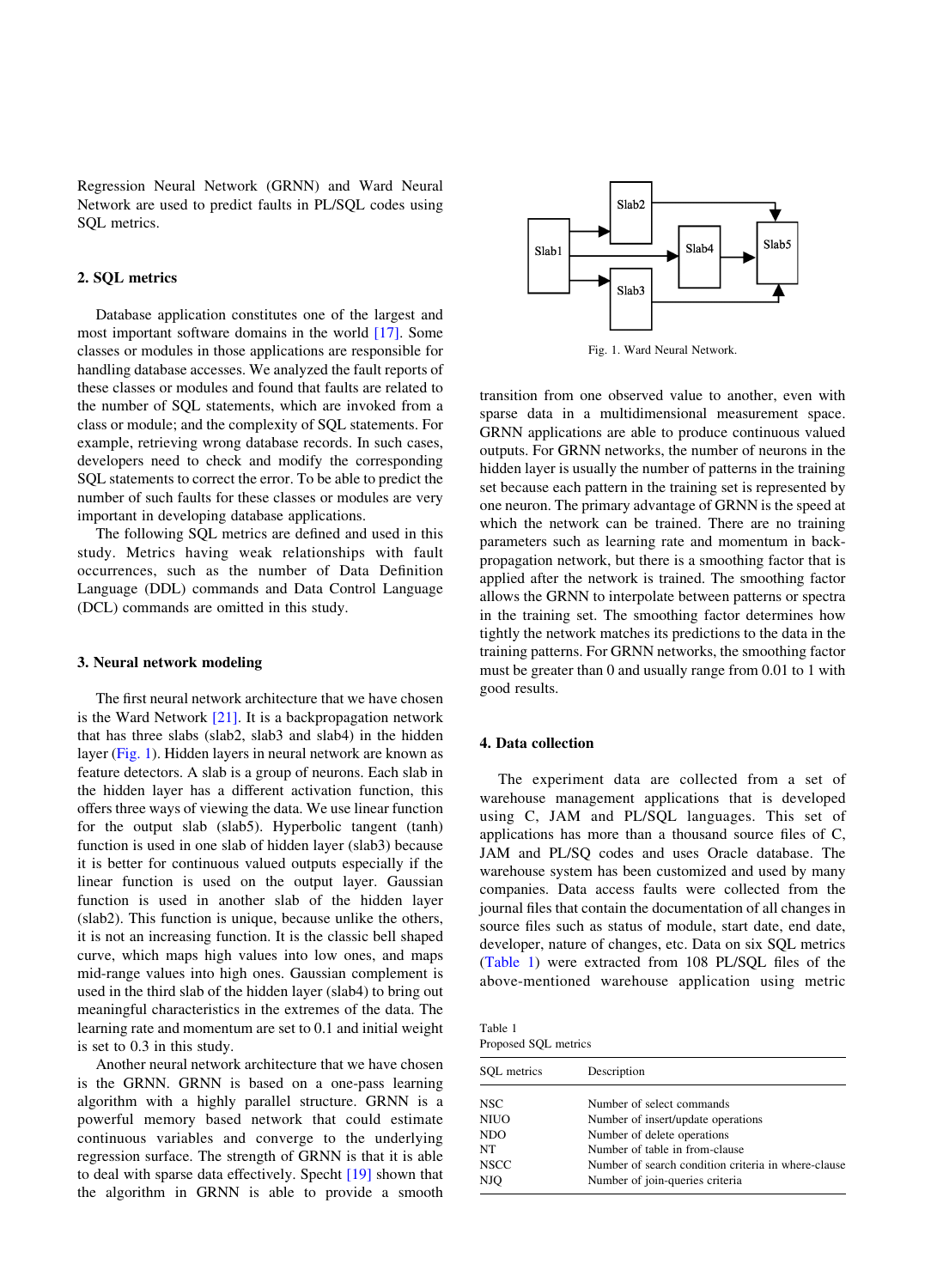extraction tool that we developed using  $VC++$  incorporating MKS LEX and YACC utilities as embedded languages.

# 5. Experiment

Firstly, each data pattern was examined for erroneous entries, outliers, blank entries and redundancy. We standardized the SQL metrics to a mean of zero and a variance of one for each metric. Many raw software metrics have incompatible units of measures. This step converts all of them to a unit of one standard variation. After standardizing SQL metric data, we performed principal component analysis (PCA). It is a standard technique to identify the underlying, orthogonal dimensions that explain relations between the variables in the data set. The varimax rotation method was adopted in this study. Table 2 presents the relationship between the original SQL metrics and the domain metrics, based on experiment data extracted from the warehouse management applications.

PCA identified two sets of principle components (PCs), which capture 58.34 and 25.39%, respectively, of the data set variance, which gives a representation of about 84% of the population. Table 2 shows the coefficient measure for each rotated component, with coefficients larger than 0.8 set in boldface. The Eigen value, the percentage of data set each PC describes, and the cumulative variance percentage are also shown. Based on the analysis of the coefficients associated with each metric within each of the two sets of rotated components, the PCs are interpreted as follows:

The first set of principle components shows high correlation between metrics NT, NSCC, NSC and NJQ. However, NT is a better representative because it is less correlated with the other components. The second set of principle components shows high correlation between metrics NIUO and NDO. We therefore chose NT and NIUO metrics for further analysis.

We divided our data into training, testing, and production sets using 3:1:1 ratio, which is the commonly accepted proportion used by most neural network researchers. We extracted 21 patterns for the test set and another 21 patterns

| Table 2 |                      |
|---------|----------------------|
|         | Principle components |

| SOL metrics           | PC1    | PC2      |
|-----------------------|--------|----------|
| <b>NSC</b>            | 0.962  | 0.116    |
| <b>NIUO</b>           | 0.029  | 0.872    |
| NDO                   | 0.052  | 0.859    |
| NT                    | 0.979  | 0.101    |
| <b>NSCC</b>           | 0.967  | $-0.038$ |
| NJO                   | 0.823  | 0.008    |
| Eigenvalues           | 3.500  | 1.524    |
| % Variance            | 58.336 | 25.394   |
| Cumulative % variance | 58.336 | 83.730   |

| Table 3                               |
|---------------------------------------|
| Ward Neural Network architecture used |

| No. of neurons<br>2                      | 3           | 3            | 3 |              |
|------------------------------------------|-------------|--------------|---|--------------|
|                                          |             |              |   |              |
|                                          |             |              |   |              |
| Table 4<br><b>GRNN</b> architecture used |             |              |   |              |
|                                          | Input layer | Hidden layer |   | Output layer |

for the production set. The remaining 66 patterns are used as training set. We used the production data set to evaluate model performance.

The dependent variable was the number of software faults and the independent variables were the two principal components identified above (out of the six SQL metrics). We used both Ward Network and GRNN Network for predicting faults. Table 3 shows the summary of Ward Network design whereas Table 4 shows the structure of GRNN network used.

For GRNN network, there were 108 neurons in hidden layer, two neurons in input layer and one neuron in output layer. In our experiment smoothing factor 0.075 was used.

## 6. Experimental results

To measure the goodness of fit of the model, we use the coefficient of multiple determination  $(R^2)$ , the coefficient of correlation  $(r)$ ,  $r^2$ , mean square error, mean absolute error, minimum absolute error and maximum absolute error.

Tables 5 and 6 show the values that are obtained from the two neural network models used for our experiments.

[Table](#page-3-0) 7 shows the experimental result of the production set. The correlation of the predicted change and the observed change is represented by the coefficient of correlation  $(r)$ . The r value of 0.8586 in Ward Neural Network and 0.7096 in GRNN network represents high correlations for cross-validation. The number of

| Table 5                             |  |  |
|-------------------------------------|--|--|
| Experimental result of training set |  |  |

|                     | Ward Net | <b>GRNN</b> |
|---------------------|----------|-------------|
| $R^2$               | 0.8159   | 0.7717      |
| R                   | 0.9093   | 0.8889      |
| $r^2$               | 0.8269   | 0.7901      |
| Mean squared error  | 1.731    | 2.145       |
| Mean absolute error | 0.832    | 0.858       |
| Min. absolute error | 0.004    | $\Omega$    |
| Max. absolute error | 4.187    | 5.673       |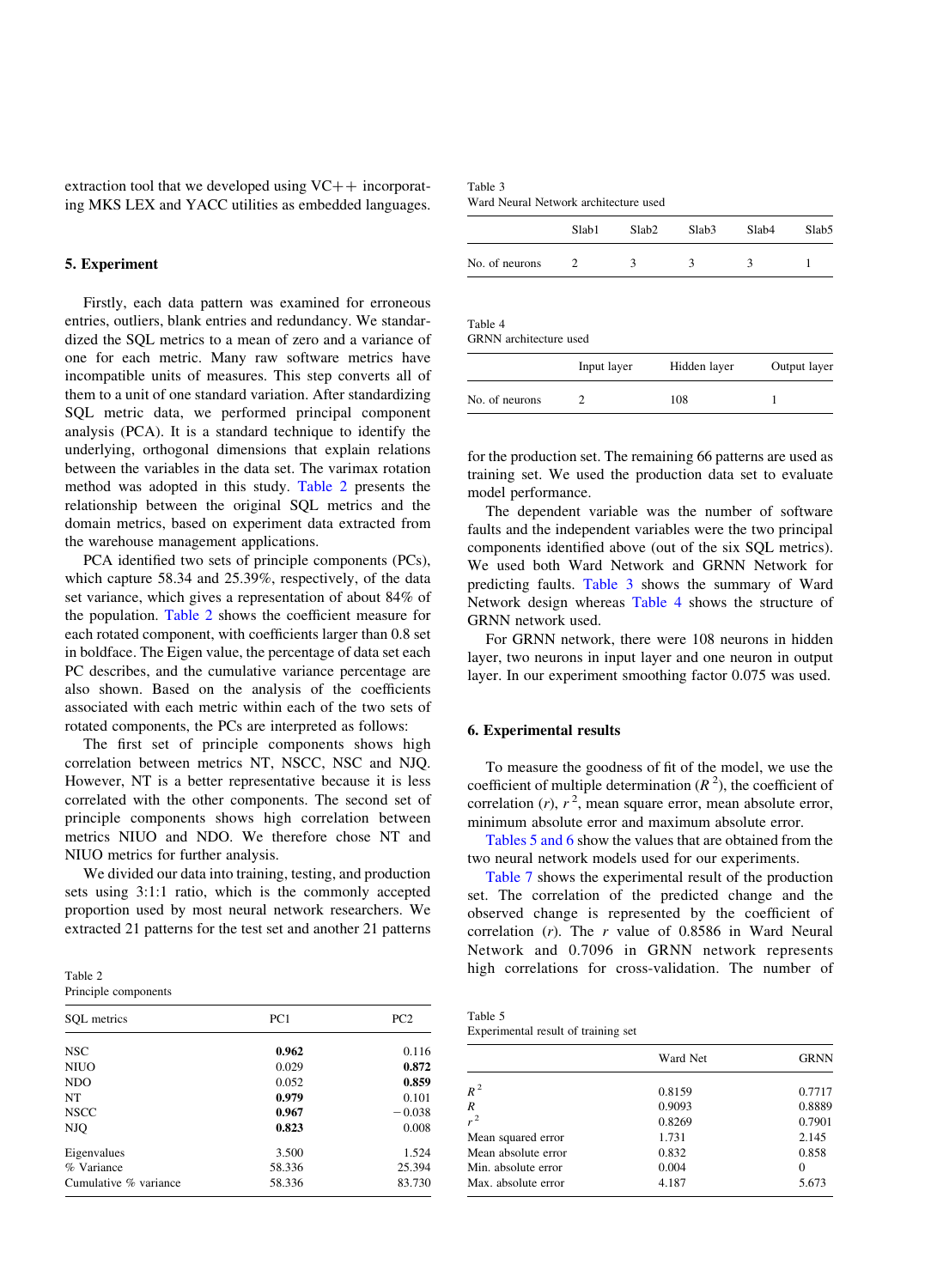<span id="page-3-0"></span>Table 6 Experimental result of test set

|                     | Ward net | <b>GRNN</b> |
|---------------------|----------|-------------|
| $R^2$               | 0.3754   | 0.1247      |
| $\overline{R}$      | 0.6881   | 0.5530      |
| $r^2$               | 0.4735   | 0.3058      |
| Mean square error   | 1.779    | 2.493       |
| Mean absolute error | 0.653    | 0.936       |
| Min. absolute error | 0.019    | 0.288       |
| Max. absolute error | 5.605    | 6.317       |

Table 7

Experimental result of production set

|                     | Ward Net | <b>GRNN</b> |
|---------------------|----------|-------------|
|                     |          |             |
| $R^2$               | 0.6889   | 0.3993      |
| r                   | 0.8586   | 0.7096      |
| $r^2$               | 0.7372   | 0.5035      |
| Mean square error   | 0.518    | 1.000       |
| Mean absolute error | 0.552    | 0.718       |
| Min. absolute error | 0.004    | 0.106       |
| Max. absolute error | 1.845    | 2.830       |
| t-Value             | 5.389928 | 4.389928    |
| $P$ -value          | 0.0001   | 0.0003      |

observations is 21. The significance level of a crossvalidation is indicated by  $p$  value. A commonly accepted  $p$  value is 0.05 [\[13\]](#page-4-0). In our experiment, a two tailed probability  $p$  values is less than 0.0003 in both crossvalidations. This shows a high degree of confidence for the successful validations. The results clearly indicate close relationship between metrics NSC, NIUO, NDO, NT, NSCC and NJQ (independent variables) and predictable faults in software applications (dependent variable).

### 7. Conclusions

We studied the relationship between fault occurrence for database applications and SQL metrics. First we proposed SQL metrics that have strong relationship with faults and then performed empirical validation for these metrics. We analyzed the fault reports kept by project teams of developing database applications using PL/SQL code and found that faults are related to the number of SQL statements and the complexity of SQL statements. The relationship between the fault occurrence for database applications and SQL metrics has been empirically validated in this study. From the results presented above, our proposed SQL metrics in this study proved to be useful in predicting faults in PL/SQL files.

These findings paved the way for future research into using neural network for predicting software maintainability. In addition, our research results also provide a new

avenue for software project manger to determine the readiness of software under development.

# 8. Future plan

We intend to extend this investigation with wide range of applications and various types of data access techniques. Our future research direction aims to estimate software readiness by using metrics for defect tracking. To estimate readiness, three factors will be considered in our future study: (1) how many faults are remaining in the programs; (2) how many changes are required to correct the errors; and (3) how much time is required in changing the programs. Software metrics concerning with polymorphism measures, inheritance related measures, complexity measures, cohesion measures, coupling measure, dynamic memory allocation measure, SQL measures and size measures will be used.

## Acknowledgements

We gratefully acknowledged CAIB GmbH, Murrhardt, Germany for providing us with the software development data used in our research.

# References

- [1] A. Mounir Boukadoum, H.A. Sahraoui, H. Lounis, Machine learning approach to predict software evolvability using fuzzy binary trees, International Conference on Artificial Intelligence, 2001.
- [2] L.C. Briand, J.W. Daly, J.K. Wust, A unified framework for coupling measurement in object-oriented systems, IEEE Transactions on Software Engineering 25 (1) (1999) 91–121.
- [3] L.C. Briand, W.L. Melo, J. Wust, Assessing the applicability of faultproneness models across object-oriented software projects, IEEE Transactions on Software Engineering 28 (2002) 706–720.
- [4] L. Briand, J. Wüst, J.W. Daly, V. Porter, Exploring the relationships between design measures and software quality in object-oriented systems, Journal of Systems and Software 51 (2000) 245–273.
- [5] M. Cartwright, M. Shepperd, An empirical investigation of object oriented software system, IEEE Transactions on Software Engineering 26 (2000) 786–796.
- [6] K. El Emam, A primer on object-oriented measurement, Proceedings of the Seventh International Software Metrics Symposium, 2001, pp. 185–187.
- [7] K. El Emam, S. Benlarbi, N. Goel, S.N. Rai, The confounding effect of class size on the validity of object-oriented metrics, IEEE Transactions on Software Engineering 27 (2001) 630–650.
- [8] El Emam, W. Melo, C.M. Javam, The prediction of faulty classes using object-oriented design metrics, Journal of Systems and Software, Elsevier Science 56 (1) (2001) 63–75.
- [9] L. Etzkorn, H. Delugach, Towards a semantic metrics suite for objectoriented design, Proceedings of 34th International Conference on Technology of Object-Oriented Languages and Systems, 2000, pp. 71–80.
- [10] N.E. Fenton, N. Ohlsson, Quantitative analysis of faults and failures in a complex software system, IEEE Transactions on Software Engineering 26 (2000) 797–814.